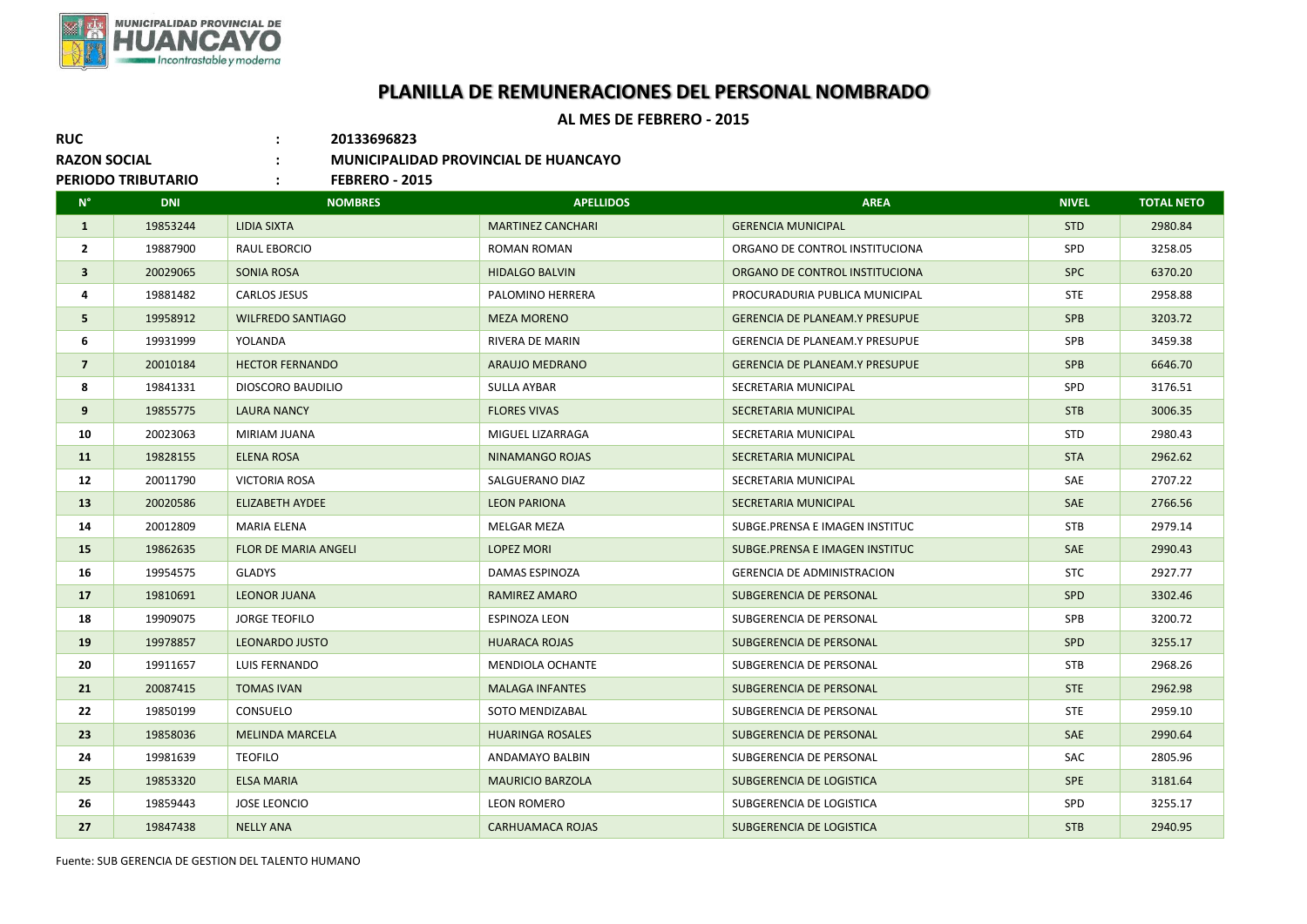

| 28              | 19860789 | <b>INOSENTA MERCEDES</b> | <b>CASTILLO PORTILLO</b>  | SUBGERENCIA DE LOGISTICA              | <b>STC</b> | 3028.76 |
|-----------------|----------|--------------------------|---------------------------|---------------------------------------|------------|---------|
| 29              | 20012645 | ALFREDO JORGE            | NUÑEZ SOLIS               | SUBGERENCIA DE LOGISTICA              | <b>STD</b> | 2986.29 |
| 30              | 19862175 | <b>ABEL FIDEL</b>        | CARRANZA COTERA           | SUBGERENCIA DE LOGISTICA              | <b>STE</b> | 5793.50 |
| 31              | 19921388 | <b>JESUS</b>             | SALAZAR CABANILLAS        | SUBGERENCIA DE CONTABILIDAD           | <b>SPC</b> | 3509.08 |
| 32              | 19904032 | DIGNA MARTHA             | CORDOVA INGA              | SUBGERENCIA DE CONTABILIDAD           | SPD        | 3128.56 |
| 33 <sup>2</sup> | 19892705 | <b>LIDIA RUFINA</b>      | <b>CRISTOBAL QUISPE</b>   | SUBGERENCIA DE CONTABILIDAD           | <b>SPD</b> | 3317.23 |
| 34              | 19801079 | <b>JORGE LUIS</b>        | <b>HERRERA CAJAS</b>      | SUBGERENCIA DE CONTABILIDAD           | SPD        | 3251.29 |
| 35              | 20405892 | <b>ANA MERCEDES</b>      | <b>GARCIA RODRIGUEZ</b>   | SUBGERENCIA DE CONTABILIDAD           | <b>STC</b> | 3002.10 |
| 36              | 19940819 | <b>ESTELA MODESTA</b>    | CARHUAMACA MENDOZA        | SUBGERENCIA DE CONTABILIDAD           | SAA        | 2774.12 |
| 37              | 19815147 | PILAR                    | <b>HUARINGA COMUN</b>     | SUBGERENCIA DE TESORERIA              | <b>STB</b> | 3007.23 |
| 38              | 19853043 | <b>JUANA PASCUALA</b>    | <b>MERINO RIVERA</b>      | SUBGERENCIA DE TESORERIA              | <b>STC</b> | 2951.15 |
| 39              | 19859871 | <b>VICTOR ALEJANDRO</b>  | <b>HUAROC CUBA</b>        | SUBGERENCIA DE TESORERIA              | <b>STC</b> | 2992.12 |
| 40              | 19852148 | <b>JULIA ROSA</b>        | CAMARGO HINOJOSA          | SUBGERENCIA DE TESORERIA              | SAE        | 2773.70 |
| 41              | 19916694 | <b>JUANA BEATRIZ</b>     | <b>CHACON PEREZ</b>       | SUBGERENCIA DE TESORERIA              | SAE        | 2770.19 |
| 42              | 19927881 | <b>JUAN ANTONIO</b>      | PROAÑO CUEVA              | <b>GERENCIA DES. ECONOMICO Y TURI</b> | SPD        | 6510.82 |
| 43              | 19916875 | <b>MIRYAM ANA</b>        | PONCE LIBANO              | <b>GERENCIA DES. ECONOMICO Y TURI</b> | <b>STA</b> | 2962.62 |
| 44              | 19877563 | <b>ARTURO</b>            | <b>ARAUJO PORRAS</b>      | <b>GERENCIA DES. ECONOMICO Y TURI</b> | <b>STA</b> | 3087.47 |
| 45              | 19862370 | <b>MAXIMO FELIX</b>      | <b>ROMERO MENDOZA</b>     | <b>GERENCIA DES. ECONOMICO Y TURI</b> | <b>STE</b> | 2962.98 |
| 46              | 20035098 | NARCISO TEODOCIO         | <b>CUNYAS HUAYTA</b>      | <b>GERENCIA DES. ECONOMICO Y TURI</b> | <b>STB</b> | 3005.95 |
| 47              | 19921171 | <b>DIODORA NATALIA</b>   | <b>MELGAR MEZA</b>        | <b>GERENCIA DES. ECONOMICO Y TURI</b> | <b>STB</b> | 3007.23 |
| 48              | 19854578 | RAFAEL ANGEL             | <b>HUAYAS CLEMENTE</b>    | <b>GERENCIA DES. ECONOMICO Y TURI</b> | <b>STD</b> | 6273.12 |
| 49              | 19883992 | <b>LEONCIO MARCELINO</b> | VILCAHUAMAN VILCAHUAMAN   | <b>GERENCIA DES. ECONOMICO Y TURI</b> | <b>STC</b> | 2996.22 |
| 50              | 19812883 | <b>RUBEN JESUS</b>       | MEZA CASTANEDA            | <b>GERENCIA DES. ECONOMICO Y TURI</b> | <b>STF</b> | 2943.94 |
| 51              | 19864802 | <b>SIMEON JUVENCIO</b>   | <b>ARTICA HUAYNARUPAY</b> | <b>GERENCIA DES. ECONOMICO Y TURI</b> | <b>STE</b> | 2962.98 |
| 52              | 19997873 | <b>MACARIO ZENON</b>     | CARHUANCHO MORENO         | <b>GERENCIA DES. ECONOMICO Y TURI</b> | <b>STE</b> | 2962.98 |
| 53              | 19993438 | <b>JOSE EDGAR</b>        | <b>BACA QUISPE</b>        | <b>GERENCIA DES. ECONOMICO Y TURI</b> | <b>STC</b> | 2993.22 |
| 54              | 20005985 | <b>WALTER ANTONIO</b>    | <b>CONDOR SANTIAGO</b>    | GERENCIA DES. ECONOMICO Y TURI        | <b>STE</b> | 2958.88 |
| 55              | 19909166 | <b>WALTER</b>            | <b>ROJAS GONZALES</b>     | <b>GERENCIA DES. ECONOMICO Y TURI</b> | <b>STF</b> | 2940.06 |
| 56              | 19941149 | RAUL VICTORIANO          | CARHUALLANQUI TICSE       | <b>GERENCIA DES. ECONOMICO Y TURI</b> | <b>STE</b> | 2962.98 |
| 57              | 19832977 | <b>EDGAR NICANOR</b>     | CARBAJAL CORILLOCLLA      | <b>GERENCIA DES. ECONOMICO Y TURI</b> | <b>SAC</b> | 2808.25 |
| 58              | 19996881 | NILA ELIZABETH           | <b>DOLORIER RIVERA</b>    | <b>GERENCIA DES.URBANO AMBIENTAL</b>  | SPA        | 3293.34 |
| 59              | 20011972 | <b>ARMANDO SAID</b>      | <b>GRANADOS FLORES</b>    | <b>GERENCIA DES.URBANO AMBIENTAL</b>  | SPD        | 3251.57 |
| 60              | 20009455 | LILIA MARUJA             | LLALLICO COLCA            | GERENCIA DES.URBANO AMBIENTAL         | SPE        | 3112.07 |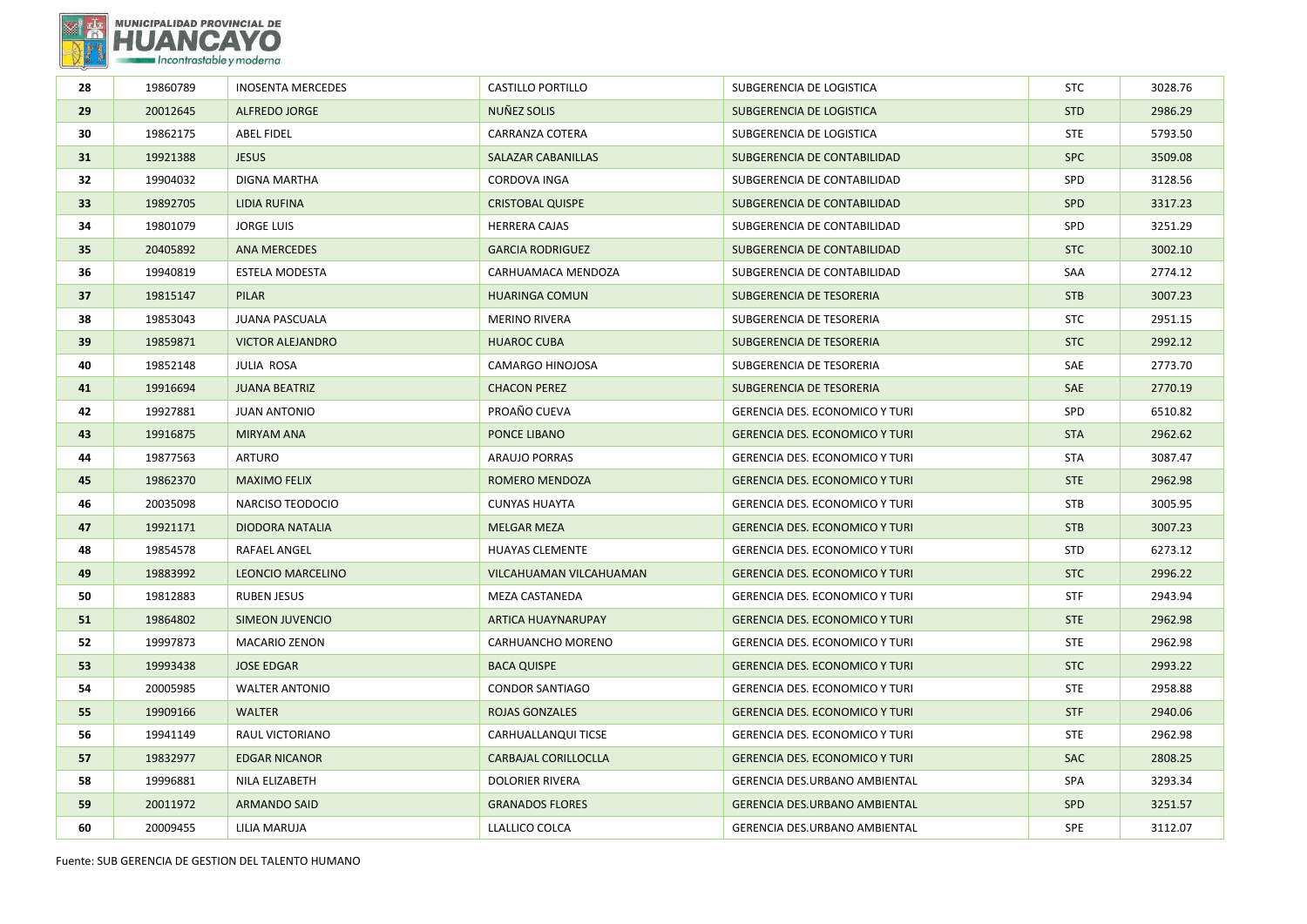

| 61 | 20035246 | ANGELICA CARMEN          | <b>CAMARENA ARTEAGA</b>      | <b>GERENCIA DES.URBANO AMBIENTAL</b>  | <b>SPE</b> | 3234.99 |
|----|----------|--------------------------|------------------------------|---------------------------------------|------------|---------|
| 62 | 19854437 | <b>JORGE CELEDONIO</b>   | <b>DONAYRE BORJAS</b>        | GERENCIA DES.URBANO AMBIENTAL         | SPD        | 3245.17 |
| 63 | 19806489 | <b>JULIO CESAR</b>       | POMAYAY VILCHEZ              | <b>GERENCIA DES.URBANO AMBIENTAL</b>  | <b>SPA</b> | 3212.64 |
| 64 | 19824421 | <b>SIMEON RUFINO</b>     | ALONSO LAURA                 | GERENCIA DES.URBANO AMBIENTAL         | <b>SPC</b> | 3264.04 |
| 65 | 19928397 | ROSA MARIA ISABEL        | <b>FLOR MONTES</b>           | <b>GERENCIA DES.URBANO AMBIENTAL</b>  | <b>STA</b> | 3035.46 |
| 66 | 19837045 | PABLO HERMINIO           | ARREARAN CHAVEZ              | <b>GERENCIA DES.URBANO AMBIENTAL</b>  | <b>STC</b> | 2995.99 |
| 67 | 19834215 | LUCIA ANTONIA            | <b>CHUQUIPUIMA RICSE</b>     | <b>GERENCIA DES.URBANO AMBIENTAL</b>  | <b>STF</b> | 2940.94 |
| 68 | 20000006 | LUIS ROBERTO             | <b>CANEZ BASTIDAS</b>        | <b>GERENCIA DES.URBANO AMBIENTAL</b>  | <b>STB</b> | 3010.23 |
| 69 | 19855013 | <b>AVENCIO CUPERTINO</b> | <b>ANCHIRAICO VALLADARES</b> | <b>GERENCIA DES.URBANO AMBIENTAL</b>  | <b>STD</b> | 2916.45 |
| 70 | 19857017 | <b>FIDEL SANTOS</b>      | <b>INGA VELIZ</b>            | <b>GERENCIA DES.URBANO AMBIENTAL</b>  | <b>STF</b> | 2875.79 |
| 71 | 19855926 | <b>LUIS DONATO</b>       | SOTOMAYOR SALVATIERRA        | <b>GERENCIA DES.URBANO AMBIENTAL</b>  | <b>STB</b> | 2940.95 |
| 72 | 20010906 | MARIA ELENA              | VISURRAGA CAMARGO            | <b>GERENCIA DES.URBANO AMBIENTAL</b>  | <b>STE</b> | 2962.39 |
| 73 | 19849435 | <b>ESTRELLA SOCORRO</b>  | PELAYES CHUMPITAZI           | <b>GERENCIA DES.URBANO AMBIENTAL</b>  | SAE        | 2770.66 |
| 74 | 19991076 | LUCIA                    | <b>FLORES ORELLANA</b>       | GERENCIA DES.URBANO AMBIENTAL         | SAE        | 2707.22 |
| 75 | 19826980 | <b>OSCAR PASCUAL</b>     | CANESSA VILCAHUAMAN          | <b>GERENCIA DE OBRAS PUBLICAS</b>     | <b>SPC</b> | 3264.04 |
| 76 | 19802143 | MARIA LUISA ELBA         | <b>URTECHO FLORES</b>        | <b>GERENCIA DE OBRAS PUBLICAS</b>     | <b>STB</b> | 3009.53 |
| 77 | 19834909 | <b>MARIA CLOTILDE</b>    | <b>FERNANDEZ CORILLOCLLA</b> | <b>GERENCIA DE OBRAS PUBLICAS</b>     | <b>STC</b> | 2940.56 |
| 78 | 19891024 | LEONARDO                 | <b>ALEJOS FLORES</b>         | <b>GERENCIA TRANSITO Y TRANSPORTE</b> | <b>STA</b> | 3087.70 |
| 79 | 19807042 | <b>BERNARDO DOMINGO</b>  | PEREZ YARIN                  | <b>GERENCIA TRANSITO Y TRANSPORTE</b> | <b>STB</b> | 2957.62 |
| 80 | 19842851 | HERMENEGILDO             | <b>QUISPE VILCA</b>          | <b>GERENCIA TRANSITO Y TRANSPORTE</b> | <b>STC</b> | 2996.22 |
| 81 | 19999319 | <b>DAVID MARCOS</b>      | <b>GARAY ALDANA</b>          | <b>GERENCIA TRANSITO Y TRANSPORTE</b> | <b>STA</b> | 3087.47 |
| 82 | 07832202 | <b>ADAN NESTOR</b>       | ROCA MENDOZA                 | <b>GERENCIA TRANSITO Y TRANSPORTE</b> | <b>STD</b> | 2983.66 |
| 83 | 19850067 | <b>SIMOR FELIX</b>       | <b>VILCAPOMA NESTAREZ</b>    | <b>GERENCIA TRANSITO Y TRANSPORTE</b> | <b>STB</b> | 2940.95 |
| 84 | 19850403 | ANDRES                   | HUANASCA GAMARRA             | <b>GERENCIA TRANSITO Y TRANSPORTE</b> | SAD        | 2790.96 |
| 85 | 19849981 | <b>BASILISA</b>          | <b>MORALES ZUBILETE</b>      | <b>GERENCIA DE DESARROLLO SOCIAL</b>  | <b>SPB</b> | 3283.83 |
| 86 | 19847987 | HAYDEE ZOSIMA            | ROJAS CUICAPUSA              | GERENCIA DE DESARROLLO SOCIAL         | SPD        | 3176.51 |
| 87 | 19924799 | <b>MARIA ESTHER</b>      | SANCHEZ SALAZAR              | <b>GERENCIA DE DESARROLLO SOCIAL</b>  | SPD        | 3254.29 |
| 88 | 19848436 | RONY OSWALDO             | LAZO BENAVIDES               | GERENCIA DE DESARROLLO SOCIAL         | SPD        | 6509.40 |
| 89 | 19920455 | ANA LUZ                  | SANTIVAÑEZ LAZON DE SANT     | GERENCIA DE DESARROLLO SOCIAL         | <b>STA</b> | 3126.72 |
| 90 | 19816959 | <b>HUGO ARMONICO</b>     | <b>PAREDES CHUCOS</b>        | <b>GERENCIA DE DESARROLLO SOCIAL</b>  | <b>STB</b> | 3007.23 |
| 91 | 20011941 | <b>NILZA HORTENSIA</b>   | <b>CAMBORDA PEINADO</b>      | <b>GERENCIA DE DESARROLLO SOCIAL</b>  | <b>STB</b> | 3007.23 |
| 92 | 19822121 | MAYELA HAYDEE            | <b>MARTINEZ RIOS</b>         | <b>GERENCIA DE DESARROLLO SOCIAL</b>  | <b>STF</b> | 2940.06 |
| 93 | 19834582 | <b>ELIZABETH</b>         | <b>JARA CHOQUE</b>           | <b>GERENCIA DE DESARROLLO SOCIAL</b>  | SAE        | 2766.56 |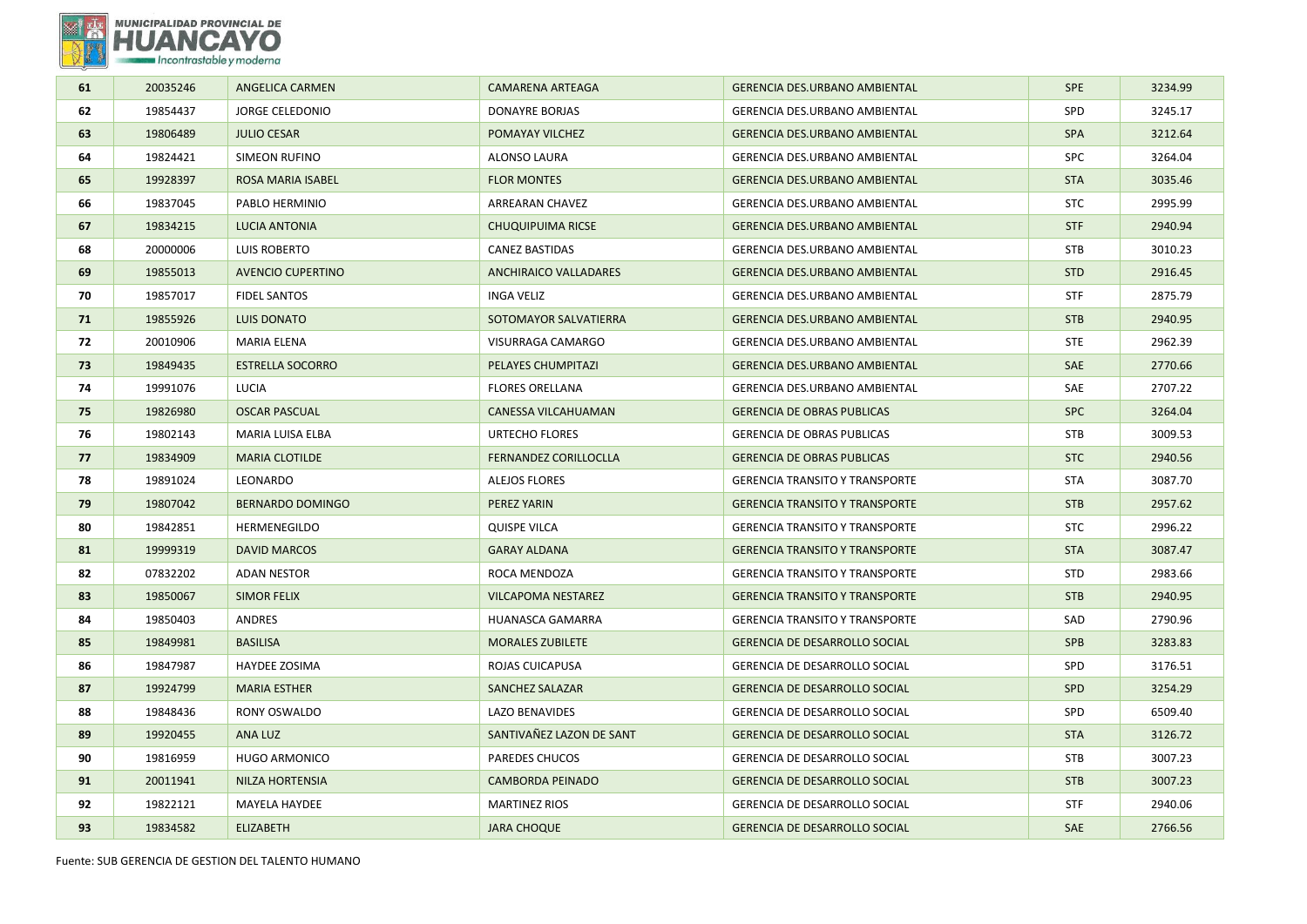

| 19806664 | <b>JORGE ALBERTO</b>     | CRISOSTOMO AGREDA        | <b>GERENCIA DE SER. PUBLICOS LOCAL</b> | SPD        | 3297.78 |
|----------|--------------------------|--------------------------|----------------------------------------|------------|---------|
| 19919909 | <b>EMILIO</b>            | <b>MARTELL MARCELO</b>   | GERE.SERV.PUB.LOCALE                   | <b>SPE</b> | 6344.06 |
| 19998472 | FIDENCIANO LEOPOLDO      | POSADAS CANO             | GERENCIA DE SER. PUBLICOS LOCAL        | <b>STB</b> | 3006.13 |
| 19877007 | <b>LOURDES VILMA</b>     | <b>MENDOZA TICSE</b>     | <b>GERENCIA DE SER. PUBLICOS LOCAL</b> | <b>STA</b> | 6072.66 |
| 19855436 | <b>FRANCISCO</b>         | <b>GUTIERREZ GALVEZ</b>  | GERENCIA DE SER. PUBLICOS LOCAL        | <b>STE</b> | 3259.28 |
| 20066049 | <b>GLORIA</b>            | <b>CHUQUI MAURICIO</b>   | <b>GERENCIA DE SER. PUBLICOS LOCAL</b> | <b>STB</b> | 3005.30 |
| 19830775 | <b>HUGO</b>              | <b>WARTHON QUINTANA</b>  | GERENCIA SERV.PUBL.LOCALES             | SAB        | 2903.66 |
| 19944629 | PEDRO MOISES             | <b>MESCUA GARCIA</b>     | <b>GERENCIA SERV.PUBL.LOCALES</b>      | SAB        | 2684.33 |
| 19827452 | JUAN                     | LAURA ARECHE             | GERENCIA SERV.PUBL.LOCALES             | SAB        | 2683.88 |
| 19831545 | <b>RICARDO</b>           | PEREZ CANO               | <b>GERENCIA SERV.PUBL.LOCALES</b>      | SAA        | 5767.68 |
| 19810333 | ANGEL SEMINARIO          | <b>DEL RIO ORELLANA</b>  | <b>GERENCIA SERV.PUBL.LOCALES</b>      | SAC        | 2747.14 |
| 19857314 | <b>EDMUNDO</b>           | <b>REYES SANCHEZ</b>     | <b>GERENCIA SERV.PUBL.LOCALES</b>      | SAB        | 5729.12 |
| 19854402 | LUCIO                    | <b>FLORES ORELLANA</b>   | <b>GERENCIA SERV.PUBL.LOCALES</b>      | SAB        | 2692.38 |
| 19929904 | <b>WENCESLAO MELECIO</b> | SANABRIA VILLALVA        | <b>GERENCIA SERV.PUBL.LOCALES</b>      | SAB        | 2978.88 |
| 19908887 | ZOSIMO JUAN              | <b>MACETAS RICRA</b>     | GERENCIA SERV.PUBL.LOCALES             | SAA        | 2640.75 |
| 23272661 | <b>ALBERTO RAUL</b>      | <b>CANTURIN ORELLANA</b> | <b>GERENCIA SERV.PUBL.LOCALES</b>      | SAB        | 2754.56 |
| 19917861 | <b>ANTENOR CIRO</b>      | MEZA GALLARDO            | GERENCIA SERV.PUBL.LOCALES             | SAB        | 2679.56 |
| 19961370 | <b>ADMELIANO MARINO</b>  | <b>OSORES CARDENAS</b>   | <b>GERENCIA SERV.PUBL.LOCALES</b>      | SAB        | 2903.88 |
| 19809854 | <b>EULOGIO</b>           | <b>JAYO CCAICO</b>       | GERENCIA SERV.PUBL.LOCALES             | SAB        | 2683.88 |
| 19829107 | <b>MARTIN</b>            | <b>SULCA MEJIA</b>       | <b>GERENCIA SERV.PUBL.LOCALES</b>      | SAB        | 2978.88 |
| 19878761 | <b>ANTONIO</b>           | LICAPA QUICHCA           | <b>GERENCIA SERV.PUBL.LOCALES</b>      | SAB        | 2685.45 |
| 19806985 | <b>ALEJANDRO</b>         | PORRAS BALBIN            | <b>GERENCIA SERV.PUBL.LOCALES</b>      | SAB        | 2856.94 |
| 19818239 | <b>EMILIO</b>            | LEON QUISPE              | <b>GERENCIA SERV.PUBL.LOCALES</b>      | SAB        | 2760.07 |
| 40401691 | <b>ALEJANDRO</b>         | <b>CANTO IBARRA</b>      | <b>GERENCIA SERV.PUBL.LOCALES</b>      | SAB        | 2754.56 |
| 19850194 | SATURNINO                | <b>CARBAJAL ROJAS</b>    | GERENCIA SERV.PUBL.LOCALES             | SAB        | 2636.58 |
| 19827133 | <b>ALFONSO ARMANDO</b>   | <b>MEZA MALLMA</b>       | <b>GERENCIA SERV.PUBL.LOCALES</b>      | SAA        | 2773.84 |
| 19853224 | <b>MARCOS</b>            | <b>QUISPE HUARCAYA</b>   | GERENCIA SERV.PUBL.LOCALES             | SAB        | 2979.63 |
| 19990270 | <b>AUGUSTO</b>           | NUÑEZ SOLIS              | <b>GERENCIA SERV.PUBL.LOCALES</b>      | SAB        | 2692.23 |
| 19902347 | LILA                     | ORIHUELA LAZO            | GERENCIA SERV.PUBL.LOCALES             | SAA        | 5621.68 |
| 42261608 | <b>MIGUEL ANGEL</b>      | <b>CHAMORRO TORRES</b>   | <b>GERENCIA SERV.PUBL.LOCALES</b>      | <b>SAC</b> | 2609.89 |
| 19824786 | JUANA                    | <b>MOLINA GUTIERREZ</b>  | GERENCIA SERV.PUBL.LOCALES             | SAC        | 2625.45 |
| 19995466 | <b>MANUEL JESUS</b>      | <b>FUENTES TORRES</b>    | <b>GERENCIA SERV.PUBL.LOCALES</b>      | SAB        | 2620.82 |
| 20899541 | <b>GUILLERMO</b>         | CAPCHA DELGADO           | GERENCIA SERV.PUBL.LOCALES             | SAB        | 2754.56 |
|          |                          |                          |                                        |            |         |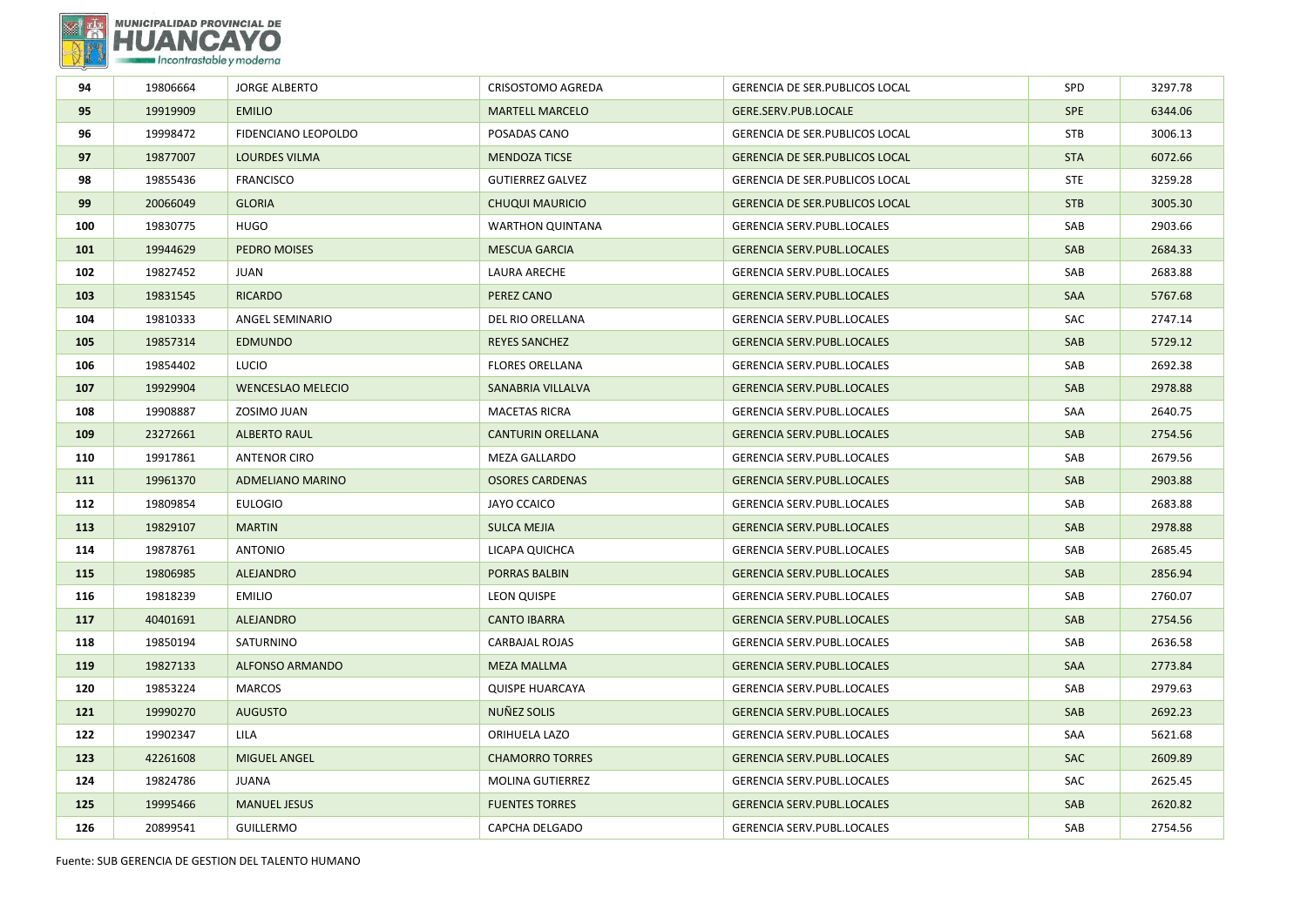

| 127 | 19825388 | <b>DORIS FLOR</b>     | <b>GALARZA HURTADO</b>      | <b>GERENCIA SERV.PUBL.LOCALES</b> | <b>SAA</b> | 2772.98 |
|-----|----------|-----------------------|-----------------------------|-----------------------------------|------------|---------|
| 128 | 19815178 | <b>JULIO AUGUSTO</b>  | LIMACHE ROJAS               | GERENCIA SERV.PUBL.LOCALES        | SAB        | 2679.56 |
| 129 | 19846806 | <b>JAVIER ORLANDO</b> | <b>CORILLOCLLA VILCHEZ</b>  | <b>GERENCIA SERV.PUBL.LOCALES</b> | SAB        | 2674.36 |
| 130 | 19854599 | <b>FLUMENCIO</b>      | ÑAÑA TORRES                 | GERENCIA SERV.PUBL.LOCALES        | SAB        | 2840.82 |
| 131 | 19806448 | <b>PATRICIO</b>       | <b>HUARI CHULLUNCUY</b>     | <b>GERENCIA SERV.PUBL.LOCALES</b> | SAB        | 2758.00 |
| 132 | 19815434 | <b>JORGE LUIS</b>     | LOPEZ COZ                   | GERENCIA SERV.PUBL.LOCALES        | SAB        | 2679.56 |
| 133 | 19855312 | <b>OVIDIO AMADIO</b>  | <b>QUISPE ROJAS</b>         | <b>GERENCIA SERV.PUBL.LOCALES</b> | <b>SAC</b> | 2967.14 |
| 134 | 19828649 | <b>OSCAR</b>          | <b>CERVANTES DELGADILLO</b> | <b>GERENCIA SERV.PUBL.LOCALES</b> | SAC        | 2684.89 |
| 135 | 20021725 | <b>NORMA</b>          | <b>HUARINGA COMUN</b>       | <b>GERENCIA SERV.PUBL.LOCALES</b> | SAB        | 2754.56 |
| 136 | 19843233 | ELIANA MARITZA        | LANDEO MATOS                | GERENCIA SERV.PUBL.LOCALES        | SAA        | 5547.68 |
| 137 | 19918720 | AMILCAR               | ZEVALLOS VILCAHUAMAN        | <b>GERENCIA SERV.PUBL.LOCALES</b> | SAB        | 2988.19 |
| 138 | 20021286 | <b>OSLER ARTURO</b>   | <b>ARMAS ARMAS</b>          | GERENCIA SERV.PUBL.LOCALES        | SAB        | 2702.38 |
| 139 | 19812838 | <b>CESAR</b>          | RAMOS ARCOS                 | <b>GERENCIA SERV.PUBL.LOCALES</b> | <b>SAB</b> | 2978.88 |
| 140 | 19813480 | PABLO                 | <b>TICLLACURI GODOY</b>     | GERENCIA SERV.PUBL.LOCALES        | SAB        | 2868.57 |
| 141 | 20028294 | <b>JORGE RAUL</b>     | <b>CONDORI SILVA</b>        | <b>GERENCIA SERV.PUBL.LOCALES</b> | SAB        | 2974.25 |
| 142 | 19856663 | <b>MIGUEL ARLES</b>   | <b>ALDANA CHAVEZ</b>        | <b>GERENCIA SERV.PUBL.LOCALES</b> | SAB        | 2754.56 |
| 143 | 19845240 | <b>ISMAEL</b>         | <b>CACERES ORTIZ</b>        | <b>GERENCIA SERV.PUBL.LOCALES</b> | SAB        | 2758.88 |
| 144 | 20010693 | SAHARA ESTHER JULIA   | PEREA VALENCIA              | GERENCIA SERV.PUBL.LOCALES        | SAB        | 2754.56 |
| 145 | 19827619 | <b>WALTER FREDDY</b>  | MENDOZA COZ                 | <b>GERENCIA SERV.PUBL.LOCALES</b> | SAB        | 2974.56 |
| 146 | 19836157 | VALENTIN              | LICAPA CUSIATADO            | GERENCIA SERV.PUBL.LOCALES        | SAB        | 2711.19 |
| 147 | 19877042 | <b>FELIX</b>          | <b>CHILENO OCHOA</b>        | <b>GERENCIA SERV.PUBL.LOCALES</b> | SAB        | 2759.33 |
| 148 | 20023961 | <b>TEODORO</b>        | <b>MORAN MOLINA</b>         | GERENCIA SERV.PUBL.LOCALES        | SAB        | 2692.38 |
| 149 | 19987433 | <b>HIPOLITO</b>       | CANCHANYA HUAMAN            | <b>GERENCIA SERV.PUBL.LOCALES</b> | SAB        | 2685.07 |
| 150 | 19837382 | MILANIA ESTRELLA      | YARUPAYTAN VIVANCO          | GERENCIA SERV.PUBL.LOCALES        | SAB        | 2758.88 |
| 151 | 25638865 | <b>VIRGINIA</b>       | ROJAS BALDEON               | <b>GERENCIA SERV.PUBL.LOCALES</b> | <b>SAC</b> | 2842.80 |
| 152 | 19944840 | LILIA AMALIA          | YARIN ALVARADO              | GERENCIA SERV.PUBL.LOCALES        | SAB        | 2974.56 |
| 153 | 19859011 | <b>JUANA ADELINA</b>  | <b>HUAYLLASCO CLEMENTE</b>  | <b>GERENCIA SERV.PUBL.LOCALES</b> | SAB        | 3050.98 |
| 154 | 19854510 | <b>LALY CARMEN</b>    | LAZO DE LA CRUZ             | GERENCIA SERV.PUBL.LOCALES        | SAB        | 2683.86 |
| 155 | 20020242 | <b>JESUS</b>          | <b>HUAMAN LAZO</b>          | <b>GERENCIA SERV.PUBL.LOCALES</b> | SAB        | 2710.96 |
| 156 | 19901884 | <b>DAVID</b>          | HUAMANLAZO VILLAVERDE       | GERENCIA SERV.PUBL.LOCALES        | SAB        | 2692.38 |
| 157 | 19853104 | <b>EMILIO</b>         | <b>MORAN RIVERA</b>         | <b>GERENCIA SERV.PUBL.LOCALES</b> | SAB        | 2978.88 |
| 158 | 19813827 | SANTOS                | CAHUIN VALLADOLID           | GERENCIA SERV.PUBL.LOCALES        | SAC        | 2747.14 |
| 159 | 19836427 | <b>GUILLERMO</b>      | <b>HERHUAY OLIVERA</b>      | <b>GERENCIA SERV.PUBL.LOCALES</b> | SAB        | 2758.88 |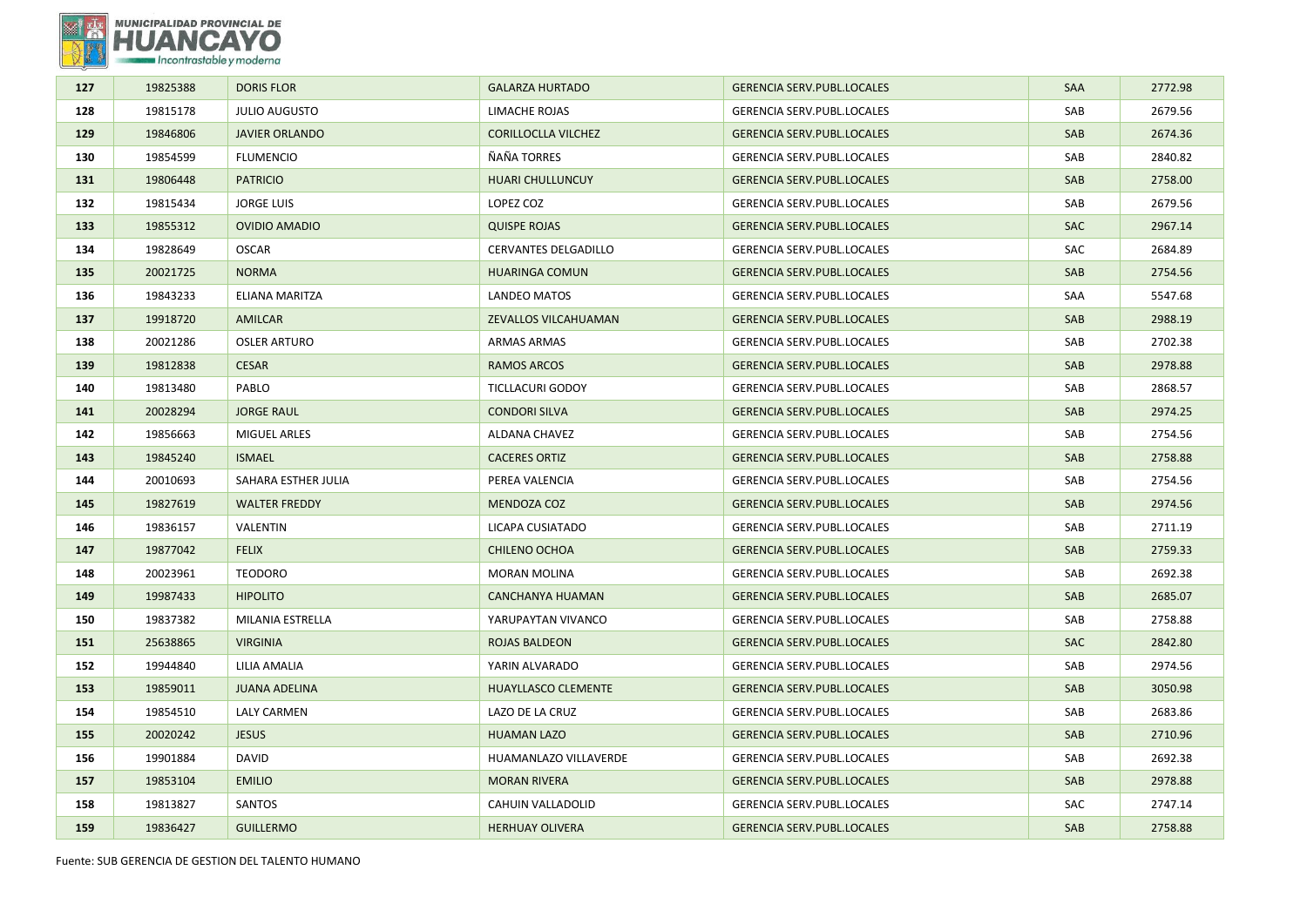

| 160 | 19845276 | <b>EDUARDO PEDRO</b>    | MENDOZA AVENDAÑO           | GERENCIA SERV.PUBL.LOCALES        | SAB        | 2710.51 |
|-----|----------|-------------------------|----------------------------|-----------------------------------|------------|---------|
| 161 | 19855470 | PRUDENCIO TEOFILO       | <b>ALFARO ROJAS</b>        | <b>GERENCIA SERV.PUBL.LOCALES</b> | SAB        | 2754.56 |
| 162 | 19811882 | <b>SEFERINO</b>         | <b>SANCHEZ TAIPE</b>       | <b>GERENCIA SERV.PUBL.LOCALES</b> | SAB        | 2931.91 |
| 163 | 19994034 | <b>NEBER MARTINIANO</b> | <b>TOMAS SEDANO</b>        | <b>GERENCIA SERV.PUBL.LOCALES</b> | SAB        | 2980.13 |
| 164 | 19888974 | <b>JUAN TEODORO</b>     | <b>VELITA HUARACA</b>      | GERENCIA SERV.PUBL.LOCALES        | SAB        | 2636.19 |
| 165 | 19855364 | <b>ALFONSO</b>          | <b>ESQUIVEL SOTO</b>       | <b>GERENCIA SERV.PUBL.LOCALES</b> | SAB        | 2684.76 |
| 166 | 19835368 | <b>HECTOR MAXIMINO</b>  | MENDOZA CHILENO            | GERENCIA SERV.PUBL.LOCALES        | SAB        | 2904.33 |
| 167 | 19807807 | <b>GABRIEL</b>          | <b>REVATTA ESPINOZA</b>    | <b>GERENCIA SERV.PUBL.LOCALES</b> | SAB        | 2912.38 |
| 168 | 19855949 | <b>GUILLERMO</b>        | <b>TAPIA SUAREZ</b>        | <b>GERENCIA SERV.PUBL.LOCALES</b> | SAB        | 2974.56 |
| 169 | 19963081 | LUIS ALEJANDRO          | NIETO CHUQUILLANQUI        | <b>GERENCIA SERV.PUBL.LOCALES</b> | SAB        | 2915.79 |
| 170 | 19843820 | <b>ODON</b>             | AGUIRRE SANCHEZ            | <b>GERENCIA SERV.PUBL.LOCALES</b> | SAB        | 2760.45 |
| 171 | 19855374 | SILVIO ANSELMO          | <b>CARRION CORILLOCLLA</b> | <b>GERENCIA SERV.PUBL.LOCALES</b> | SAB        | 2711.32 |
| 172 | 19884271 | <b>ROBERTO</b>          | OLIVERA PACHECO            | <b>GERENCIA SERV.PUBL.LOCALES</b> | SAB        | 2974.56 |
| 173 | 19841071 | NILO EDGAR              | <b>VILA LA SERNA</b>       | <b>GERENCIA SERV.PUBL.LOCALES</b> | SAA        | 2710.25 |
| 174 | 20024185 | <b>JULIO CESAR</b>      | ÑAHUINCOPA BALA            | GERENCIA SERV.PUBL.LOCALES        | SAC        | 2964.39 |
| 175 | 19806886 | <b>EULOGIO</b>          | SEDANO PALOMINO            | <b>GERENCIA SERV.PUBL.LOCALES</b> | SAB        | 5739.52 |
| 176 | 19862394 | <b>VICTOR ENEDINO</b>   | <b>ALVAREZ LAGOS</b>       | GERENCIA SERV.PUBL.LOCALES        | SAC        | 2745.46 |
| 177 | 19829492 | <b>DIONICIO ABRAHAM</b> | <b>BALBIN QUISPE</b>       | <b>GERENCIA SERV.PUBL.LOCALES</b> | SAB        | 2617.38 |
| 178 | 19905066 | <b>AUGUSTO ANDRES</b>   | <b>NAVARRO ROJAS</b>       | <b>GERENCIA SERV.PUBL.LOCALES</b> | SAC        | 5705.64 |
| 179 | 19854622 | <b>ROSA AMELIA</b>      | <b>IBARRA BUENO</b>        | <b>GERENCIA SERV.PUBL.LOCALES</b> | SAB        | 2679.56 |
| 180 | 20084042 | ALEJANDRO               | DE LA CRUZ MATAMOROS       | GERENCIA SERV.PUBL.LOCALES        | SAB        | 2766.21 |
| 181 | 19812204 | <b>ALBERTO</b>          | <b>ANGUIS PEREZ</b>        | <b>GERENCIA SERV.PUBL.LOCALES</b> | <b>SAB</b> | 2620.82 |
| 182 | 19891797 | <b>HILARIO</b>          | HUINCHO HUAYRA             | GERENCIA SERV.PUBL.LOCALES        | SAB        | 2636.58 |
| 183 | 19806446 | <b>MODESTO</b>          | AUJATOMA HUAMAN            | <b>GERENCIA SERV.PUBL.LOCALES</b> | SAB        | 5264.94 |
| 184 | 19831526 | <b>FELIX</b>            | YAURI CHOCCE               | GERENCIA SERV.PUBL.LOCALES        | SAC        | 2976.04 |
| 185 | 19877415 | <b>VICENTE</b>          | UNOC CHOJE                 | <b>GERENCIA SERV.PUBL.LOCALES</b> | <b>SAC</b> | 2901.44 |
| 186 | 19982172 | <b>TOLOMEO RAFAEL</b>   | POMA ROJAS                 | GERENCIA SERV.PUBL.LOCALES        | SAB        | 2981.27 |
| 187 | 19834751 | <b>JOSE LEONCIO</b>     | <b>TERBULLINO LEDESMA</b>  | <b>GERENCIA SERV.PUBL.LOCALES</b> | SAB        | 2915.82 |
| 188 | 19846660 | MARCELO                 | <b>ICHPAS MARCAS</b>       | GERENCIA SERV.PUBL.LOCALES        | SAB        | 2756.14 |
| 189 | 20076216 | <b>ALEJANDRO</b>        | <b>BAIGORREA MALLCCO</b>   | <b>GERENCIA SERV.PUBL.LOCALES</b> | <b>SAB</b> | 2617.38 |
| 190 | 40808753 | <b>JUAN CARLOS</b>      | PALIAN CARDENAS            | GERENCIA SERV.PUBL.LOCALES        | SAB        | 2696.48 |
| 191 | 19813473 | ZENOVIO                 | YAURI RIVERA               | <b>GERENCIA SERV.PUBL.LOCALES</b> | <b>SAC</b> | 2967.14 |
| 192 | 20107235 | <b>SERGIO</b>           | <b>CASTRO PIMENTEL</b>     | GERENCIA SERV.PUBL.LOCALES        | SAB        | 2695.82 |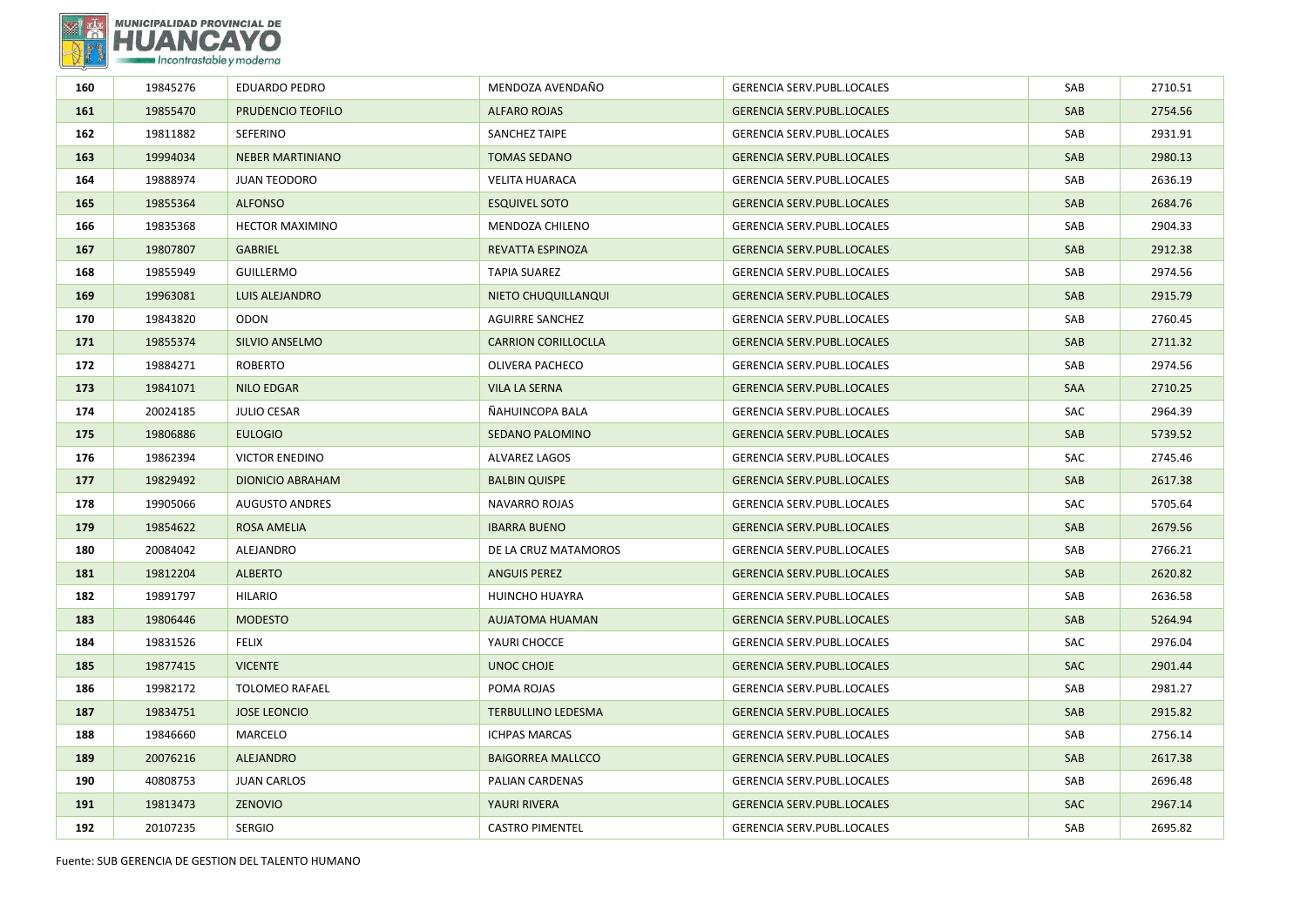

| 193 | 19857293 | <b>VICTOR</b>            | <b>ARTEAGA LEON</b>       | <b>GERENCIA SERV.PUBL.LOCALES</b> | <b>SAB</b> | 2636.87 |
|-----|----------|--------------------------|---------------------------|-----------------------------------|------------|---------|
| 194 | 19981327 | AMADOR                   | LOZANO REMUZGO            | GERENCIA SERV.PUBL.LOCALES        | SAC        | 2742.82 |
| 195 | 20045074 | <b>AGUSTIN ANTONIO</b>   | ANDAMAYO CARHUAMACA       | <b>GERENCIA SERV.PUBL.LOCALES</b> | SAB        | 2754.56 |
| 196 | 20048425 | PAOLO FRANCISCO          | ALIAGA ISLA               | <b>GERENCIA SERV.PUBL.LOCALES</b> | SAB        | 2695.82 |
| 197 | 19914094 | <b>OLINDA EUFRACINA</b>  | <b>BRAVO RAMOS</b>        | <b>GERENCIA SERV.PUBL.LOCALES</b> | SAB        | 2685.78 |
| 198 | 20018873 | DALILA EUGENIA           | YARASCA LOPEZ             | <b>GERENCIA SERV.PUBL.LOCALES</b> | SAB        | 2974.56 |
| 199 | 19824727 | <b>ANDRES RICARDO</b>    | <b>ACHCARAY JAYO</b>      | <b>GERENCIA SERV.PUBL.LOCALES</b> | SAB        | 2760.45 |
| 200 | 20052771 | <b>EDGAR OSCAR</b>       | <b>ESQUIVEL ROJAS</b>     | <b>GERENCIA SERV.PUBL.LOCALES</b> | <b>SAC</b> | 2742.82 |
| 201 | 19980449 | <b>TORIBIO JOAQUIN</b>   | CARHUAMACA GARCIA         | <b>GERENCIA SERV.PUBL.LOCALES</b> | SAB        | 2770.53 |
| 202 | 19814054 | <b>FIDEL</b>             | <b>ACHAS QUISPE</b>       | GERENCIA SERV.PUBL.LOCALES        | SAB        | 2754.56 |
| 203 | 20031170 | LIDIA                    | ESPINOZA VALLADOLID       | <b>GERENCIA SERV.PUBL.LOCALES</b> | SAB        | 2695.82 |
| 204 | 19853484 | ROBERTO SEGUNDO          | <b>BALBUENA GUARNIZ</b>   | GERENCIA SERV.PUBL.LOCALES        | SAB        | 2620.82 |
| 205 | 19929649 | <b>ELIZABETH ROSARIO</b> | <b>GARCIA CHUMPITASI</b>  | <b>GERENCIA SERV.PUBL.LOCALES</b> | SAB        | 2713.91 |
| 206 | 20045614 | <b>JOSE GERARDO</b>      | RAMIREZ CHAVEZ            | GERENCIA SERV.PUBL.LOCALES        | SAB        | 2695.82 |
| 207 | 19826917 | <b>JUAN</b>              | <b>CANTO IBARRA</b>       | <b>GERENCIA SERV.PUBL.LOCALES</b> | <b>SAB</b> | 2758.88 |
| 208 | 20005106 | ROCIO GULNARA            | MUNGUIA SOLDEVILLA        | GERENCIA SERV.PUBL.LOCALES        | SAA        | 2993.34 |
| 209 | 19824462 | <b>PORFIRIO</b>          | <b>HUINCHO HUAYRA</b>     | <b>GERENCIA SERV.PUBL.LOCALES</b> | SAB        | 2723.91 |
| 210 | 19994626 | ZOSIMO                   | <b>LANASCA ASPARRIN</b>   | <b>GERENCIA SERV.PUBL.LOCALES</b> | SAB        | 2679.56 |
| 211 | 20077443 | <b>GERONOMIO</b>         | RODRIGUEZ GOMEZ           | <b>GERENCIA SERV.PUBL.LOCALES</b> | SAB        | 2974.56 |
| 212 | 19834491 | <b>GUIDO</b>             | <b>VILLEGAS GIRON</b>     | <b>GERENCIA SERV.PUBL.LOCALES</b> | SAB        | 3447.40 |
| 213 | 19832671 | <b>JUAN</b>              | RIVERA IBAÑEZ             | <b>GERENCIA SERV.PUBL.LOCALES</b> | SAB        | 2935.95 |
| 214 | 20063688 | YESENIA LIZ              | ALEJANDRO HUANUCO         | GERENCIA SERV.PUBL.LOCALES        | SAB        | 2620.82 |
| 215 | 19926923 | <b>EVELINE MIRIAM</b>    | <b>RUIZ ARBIZU</b>        | <b>GERENCIA SERV.PUBL.LOCALES</b> | SAB        | 2974.56 |
| 216 | 19927935 | SAUL                     | <b>SOTO MAYTA</b>         | GERENCIA SERV.PUBL.LOCALES        | SAB        | 2974.56 |
| 217 | 23641889 | <b>ARTURO</b>            | <b>VALENZUELA AMANCAY</b> | <b>GERENCIA SERV.PUBL.LOCALES</b> | SAB        | 2754.56 |
| 218 | 19805047 | <b>JULIO</b>             | YAURI SIHUINCHA           | <b>GERENCIA SERV.PUBL.LOCALES</b> | SAB        | 2903.00 |
| 219 | 20028666 | <b>MANUEL RAUL</b>       | LA ROSA MORENO            | <b>GERENCIA SERV.PUBL.LOCALES</b> | <b>SAC</b> | 2747.33 |
| 220 | 20060008 | <b>ROBINSON</b>          | ORDONEZ CONTRERAS         | GERENCIA SERV.PUBL.LOCALES        | SAB        | 2754.56 |
| 221 | 19821479 | <b>LEONCIO ALFREDO</b>   | <b>MARTINEZ VASQUEZ</b>   | <b>GERENCIA SERV.PUBL.LOCALES</b> | SAB        | 2679.56 |
| 222 | 20089118 | <b>VICTOR VIVIANO</b>    | CALISAYA MIRANDA          | GERENCIA SERV.PUBL.LOCALES        | SAB        | 2754.56 |
| 223 | 19837011 | ORIOL ALEJANDRO          | <b>HUAMAN LAZO</b>        | <b>GERENCIA SERV.PUBL.LOCALES</b> | SAB        | 2754.56 |
| 224 | 10516151 | <b>EDWIN JESUS</b>       | <b>CRISTOBAL AGUIRRE</b>  | GERENCIA SERV.PUBL.LOCALES        | SAB        | 5392.32 |
| 225 | 19819486 | <b>JOSE LUIS</b>         | ARIMBORGO DONAYRE         | <b>GERENCIA SERV.PUBL.LOCALES</b> | <b>SAA</b> | 2772.40 |